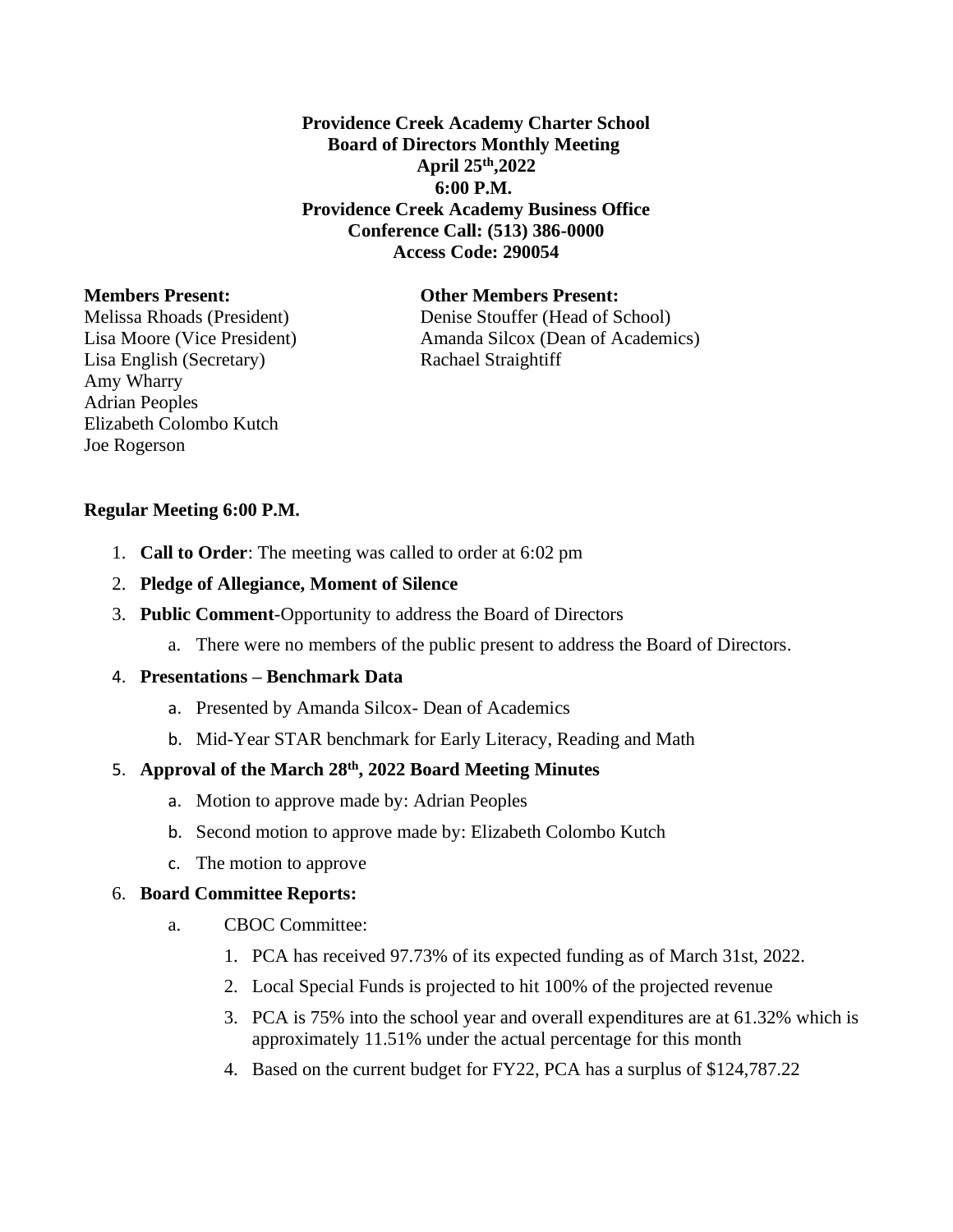- 5. PNC Bank Statements and PCard reconciliation were reviewed with no findings of note.
- b. Website Committee:
	- 1. Information/Content is being uploaded for website content.
- c. Expansion Committee
	- 1. Large scale concepts were discussed with the architect.
	- 2. Initial drawings were created by the architect.
	- 3. Two potential options for mitigating a June  $1<sup>st</sup>$ , 2022 "reset" of bonds
		- a. Short-term bank loan- refinances the 2008A bonds into a direct bank loan
		- b. Remarket for another 6 months

# 7. **Reports:**

- a. Head of School Report
	- 1. Policy Presented for Discussion: Wellness Policy
		- a. Policy has been posted for feedback/public comment.
	- 2. PCA students have participated in many STEM activities and pictures have been added to the school's Facebook page.
- 8. **Executive Session**: *Pursuant to 29* Del. C. *§ 10004(b) (1) and (2) Providence Creek Academy Board will call for an executive session closed to the public pursuant to subsections (c) and (e) of this section, to discuss personnel matters in which the names, competency and abilities of individual employees are discussed.*
	- a. Motion to go into Executive Session made by: Lisa Moore
	- b. Second motion made by: Joe Rogerson
	- c. The motion to go into Executive Session was approved by the Board of Directors.
	- d. The motion to come out of Executive Session made by: Adrian Peoples
	- e. Second motion made by: Lisa Moore
	- f. The motion to come out of Executive Session was approved by the Board of Directors.

# 9. **New Business:**

- a. Action Item: The Board will determine if it wishes to approve the SY2021/2022 March Budget.
	- 1. Motion to approve made by: Joe Rogerson
	- 2. Second motion to approve made by: Adrian Peoples
	- 3. The motion to approve the SY2021/2022 March Budget was approved by the Board of Directors.
- b. Action Item: The Board will determine if it wishes to approve the DOE Monthly March 2022 Budget.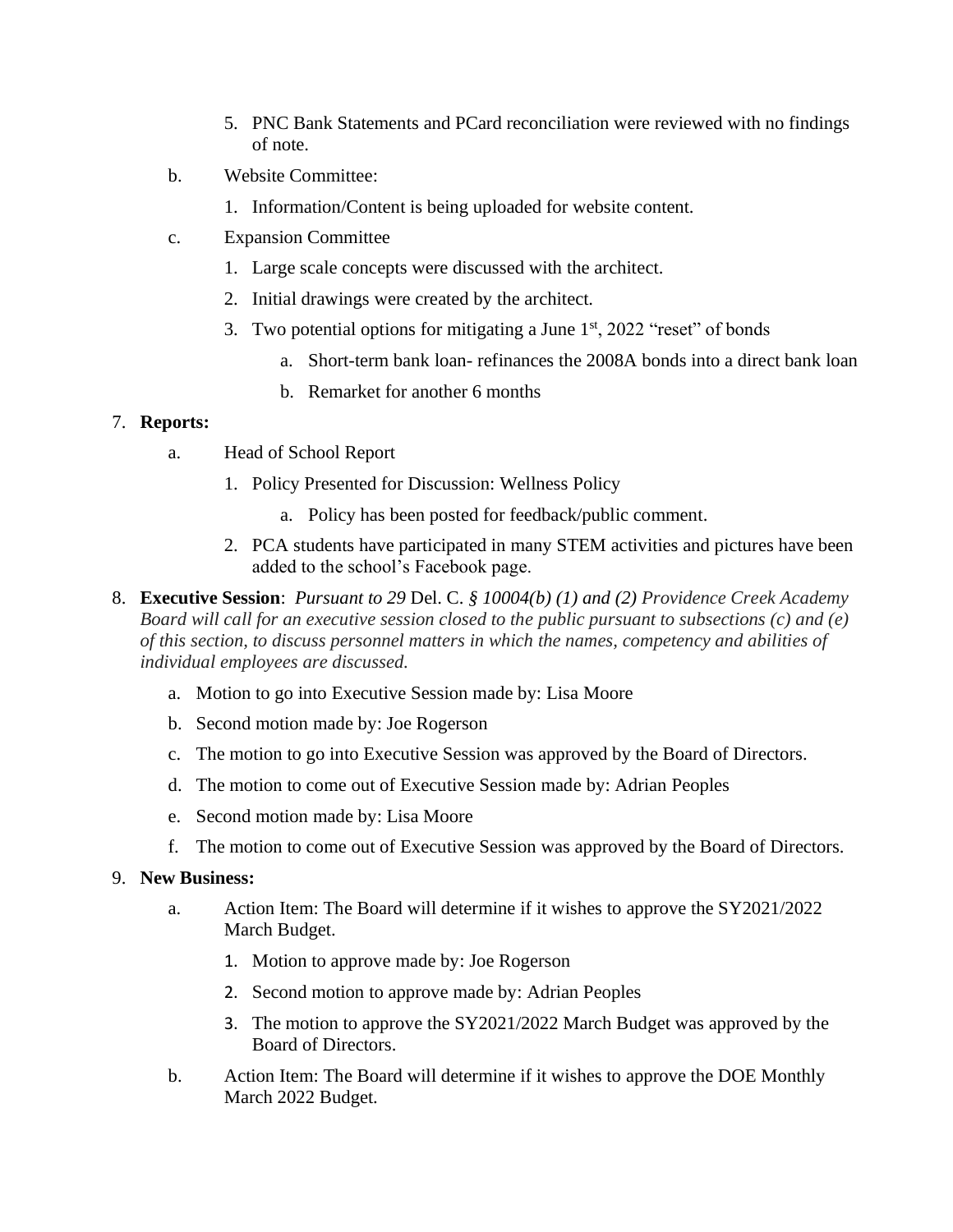- 1. Motion to approve made by: Adrian Peoples
- 2. Second motion to approve made by: Elizabeth Colombo Kutch
- 3. The motion to approve the DOE Monthly March 2022 Budget was approved by the Board of Directors.
- c. Action Item: The Board will determine if it will close the school on June  $20<sup>th</sup>$  in observation of the federal holiday of Juneteenth.
	- 1. Motion to approve made by: Lisa Moore
	- 2. Second motion to approve made by: Adrian Peoples
	- 3. The motion to close the school on June  $20<sup>th</sup>$  in observation of the federal holiday of Juneteenth was approved by the Board of Directors.
- d. Action Item: The Board will determine if it wishes to approve the Kindergarten Field Trip to the Bettes Family Fun Center in Ashton, PA on May 13, 2022.
	- 1. Motion to approve made by: Joe Rogerson
	- 2. Second motion to approve made by: Lisa English
	- 3. The motion to approve the Kindergarten Field Trip to the Bettes Family Fun Center in Ashton, PA on May 13, 2022 was approved by the Board of Directors.
- e. Action Item: The Board will determine if it wishes to approve the purchase and installation of the bus lot cameras, not to exceed \$10,000.
	- 1. Motion to approve made by: Elizabeth Colombo Kutch
	- 2. Second motion to approve made by: Adrian Peoples
	- 3. The motion to approve the purchase and installation of the bus lot cameras, not to exceed \$10,000 was approved by the Board of Directors.
- f. Action Item: The Board will determine if it wishes to approve the student identification system for the busses, not to exceed \$40,000.
	- 1. Motion to approve made by: Lisa Moore
	- 2. Second motion to approve made by: Joe Rogerson
	- 3. The motion to approve the student identification system for the busses, not to exceed \$40,000 was approved by the Board of Directors.
- g. Action Item: The Board will determine if it wishes to grant the Head of School the authority to pay the USDA 2009 mortgage for FY23 in May of 2022, not to exceed \$316,000.
	- 1. Motion to approve made by: Adrian Peoples
	- 2. Second motion to approve made by: Elizabeth Colombo Kutch
	- 3. The motion to grant the Head of School the authority to pay the USDA 2009 mortgage for FY23 in May of 2022, not to exceed \$316,000 was approved by the Board of Directors.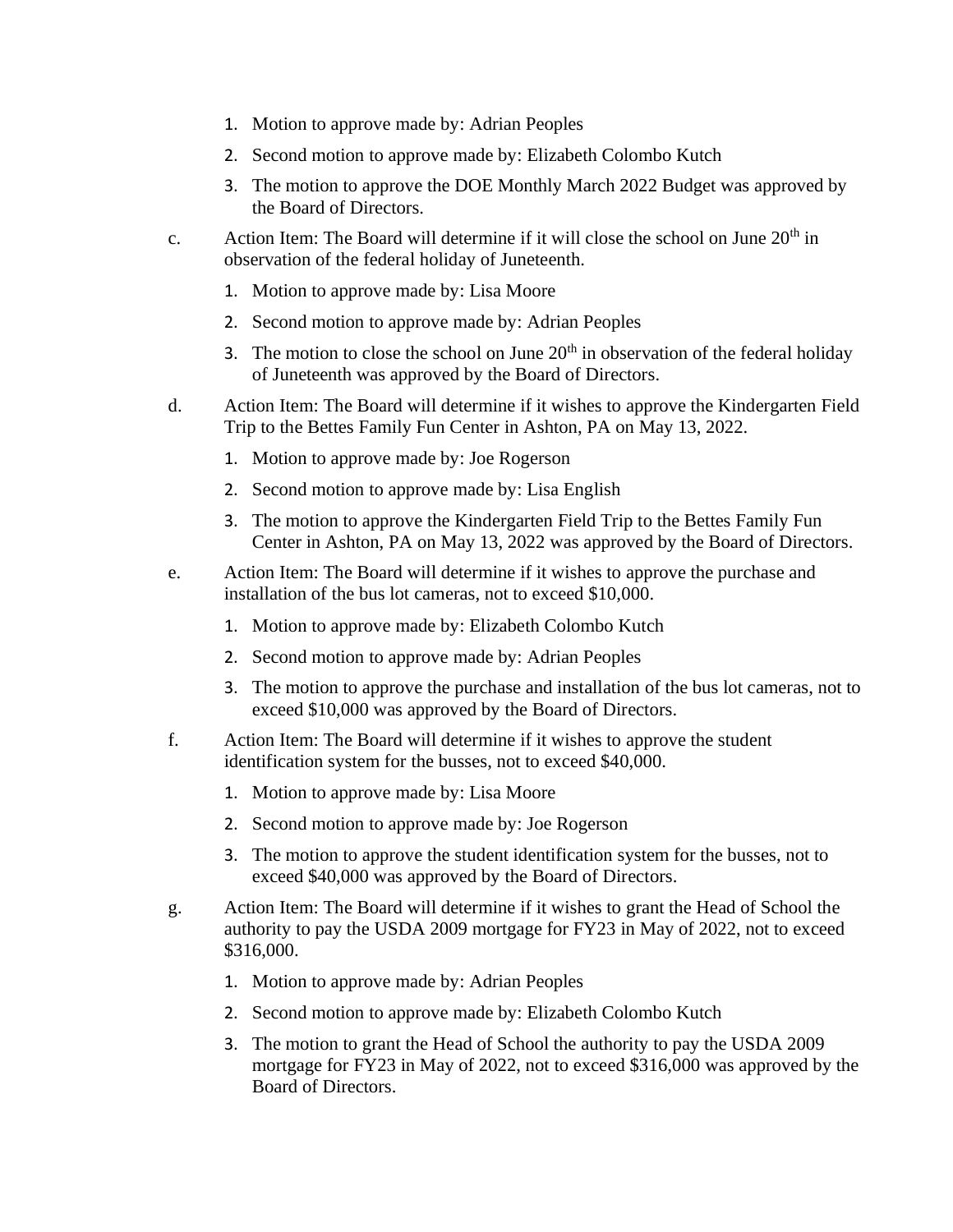- h. Action Item: The Board will determine if it wishes to approve the additional HR and Finance Assistant position to start in May of 2022.
	- 1. Motion to approve made by: Adrian Peoples
	- 2. Second motion to approve made by: Lisa Moore
	- 3. The motion to approve the additional HR and Finance Assistant position to start in May of 2022 was approved by the Board of Directors.
- i. Action Item: The Board will determine if it wishes to approve the hire of Sharna Gaymon as the HR and Finance Assistant.
	- 1. Motion to approve made by: Elizabeth Colombo Kutch
	- 2. Second motion to approve made by: Lisa English
	- 3. The motion to approve the hire of Shana Gaymon as the HR and Finanace Assistant was approved by the Board of Directors.
- j. Action Item: The Board will determine if it wishes to approve the Extracurricular Activities Coordinator. This position will start in FY23.
	- 1. Motion to approve made by: Lisa Moore
	- 2. Second motion to approve made by: Adrian Peoples
	- 3. The motion to approve the Extracurricular Activities Coordinator for FY23 was approved by the Board of Directors.
- k. Action Item: The Board will determine if it wishes to approve the hire of Lenny Klase as a bus driver.
	- 1. Motion to approve made by: Elizabeth Colombo Kutch
	- 2. Second motion to approve made by: Lisa Moore
	- 3. The motion to approve the hire of Lenny Klase was approved by the Board of Directors.
- l. Action Item: The Board will determine if it wishes to approve the hire of Lisa Cusick as the Summer Camp Co-Director.
	- 1. Motion to approve made by: Lisa Moore
	- 2. Second motion to approve made by: Elizabeth Colombo Kutch
	- 3. The motion to approve the hire of Lisa Cusick as the Summer Camp Co-Director was approved by the Board of Directors.
- m. Action Item: The Board will determine if it wishes to approve the hire of Lorelei Gerstemeier as the Summer Camp Co-Lead.
	- 1. Motion to approve made by: Lisa English
	- 2. Second motion to approve made by: Lisa Moore
	- 3. The motion to approve the hire of Lorelei Gerstemeier as the Summer Camp Co-Lead was approved by the Board of Directors.